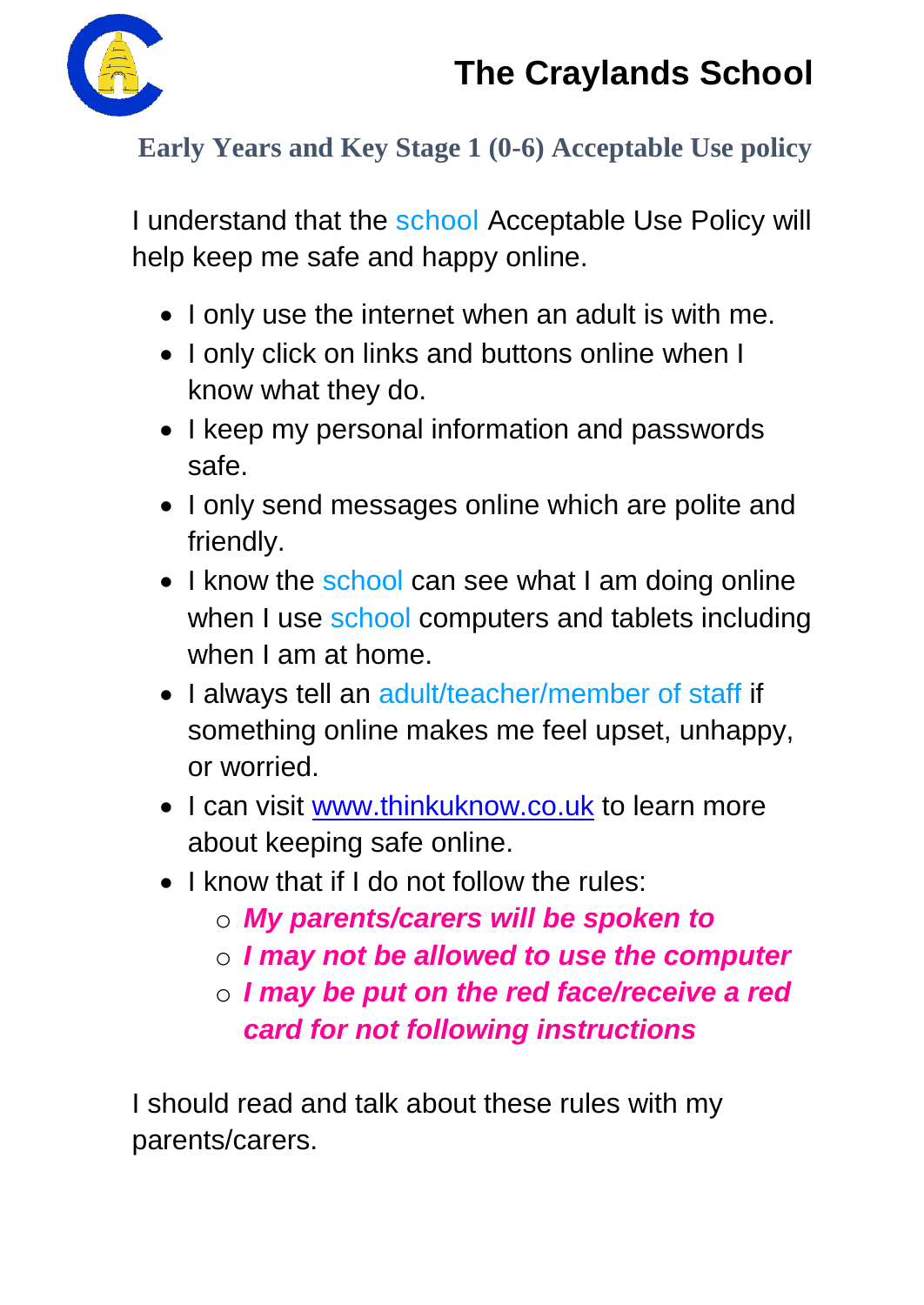

### **Key Stage 2 (7-11) Acceptable Use policy**

I understand that the school Acceptable Use Policy will help keep me safe and happy online at home and at school.

#### **Safe**

- I will behave online the same way as I behave in the classroom.
- I only send messages which are polite and friendly.
- I will only post pictures or videos on the internet if they are safe and appropriate, and if I have permission.
- I only talk with and open messages from people I know.
- I will only click on links if I know they are safe.
- I know that people I meet online may not always be who they say they are. If someone online suggests meeting up, I will immediately talk to an adult.

#### **Learning**

- I will only search what I am being asked to search for when online.
- I ask my teacher before using my own personal devices at school.
- I always ask permission from an adult before using the internet.
- I only use websites and search engines that my teacher has chosen.
- I use school devices for school work unless I have permission otherwise.
- If I need to learn online at home, I will follow the school remote learning AUP.

#### **Trust**

- I know that not everything or everyone online is honest or truthful.
- I will check content on other sources like other websites, books or with a trusted adult.
- I always credit the person or source that created any work, images, or text I use.

#### **Responsible**

- I keep my personal information safe and private online.
- I will keep my passwords safe and will not share them.
- $\bullet$  I will not access or change other people's files or information.
- I will only change the settings on a device if a member of staff has allowed me to.

#### **Understand**

- I understand that the school internet filter is there to protect me, and I will not try to bypass it.
- I know that all school devices and systems are monitored to help keep me safe, including when I use them at home.
- I have read and talked about these rules with my parents/carers.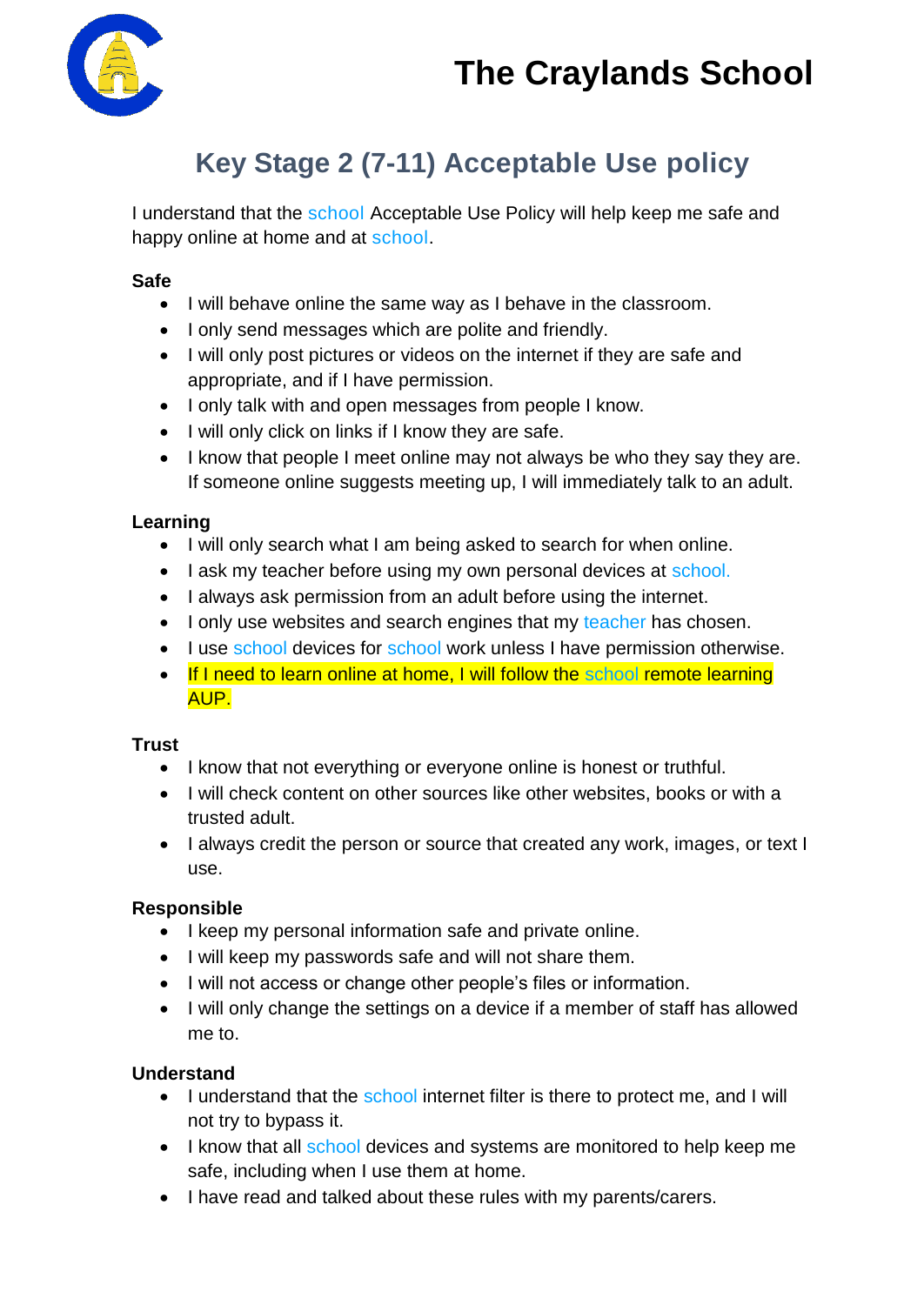

- I can visit [www.thinkuknow.co.uk](http://www.thinkuknow.co.uk/) and [www.childline.org.uk](http://www.childline.org.uk/) to learn more about being safe online.
- I know that if I do not follow the school/setting rules then:
	- o My parents/carers may be spoken to
	- o I may receive a warning or consequence card depending on the severity of the rule breaking
	- o I may not be able to use online technology for the remainder of the lesson

**Tell**

- If I see anything online that I should not or that makes me feel worried or upset, I will minimise the page and tell an adult straight away.
- If I am aware of anyone being unsafe with technology, I will report it to a teacher.
- I know it is not my fault if I see or someone sends me something bad online. I always talk to an adult if I am not sure about something or if something happens online that makes me feel worried or frightened.

I should read and talk about these rules with my parents/carers.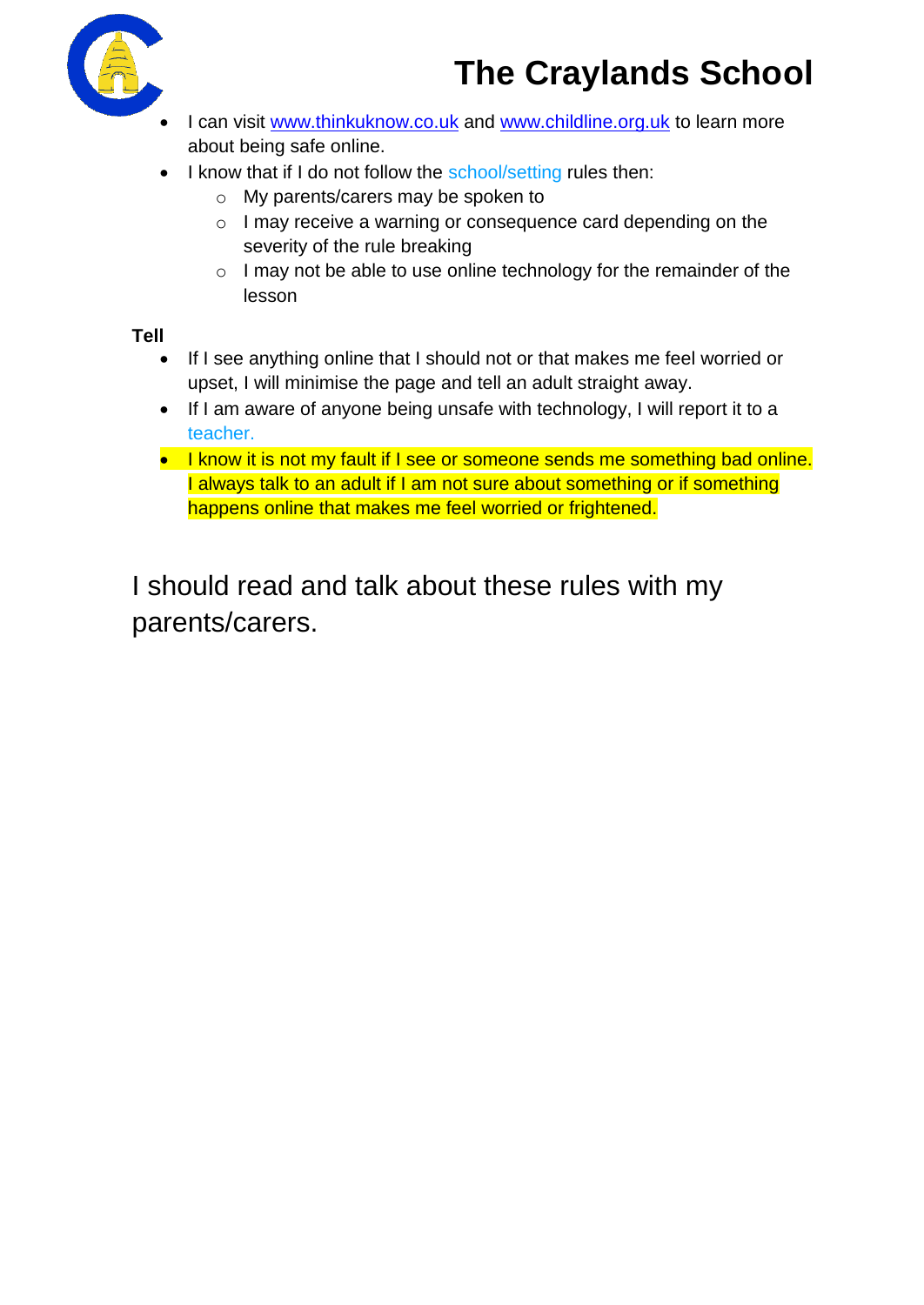



#### **Parent/Carer AUP Acknowledgement**

#### **The Craylands School Learner Acceptable Use of Technology Policy Acknowledgment**

- 1. I, with my child, have read and discussed The Craylands School learner acceptable use of technology policy (AUP) and understand that the AUP will help keep my child safe online.
- 2. I understand that the AUP applies to my child use of school devices and systems on site and at home, and personal use where there are safeguarding and/or behaviour concerns.
- 3. I am aware that any use of school devices and systems may be monitored for safety and security reason to keep my child safe and to ensure policy compliance. This monitoring will be proportionate and will take place in accordance with data protection, privacy, and human rights legislation.
- 4. I am aware that the school mobile technology policy states that my child cannot use personal device and mobile technology on site. Mobile phones MUST be handed into the school office before children go to school and after they have been released by their teacher at the end of the day.
- 5. I understand that my child needs a safe and appropriate place to access remote learning if school is closed in response to Covid-19. I will ensure my child's access to remote learning is appropriately supervised. When accessing video learning, I will ensure they are an appropriate location (e.g. not in bed) and that they are suitably dressed.
- 6. I understand that the school will take every reasonable precaution, including implementing appropriate monitoring and filtering systems, to ensure my child is safe when they use school devices and systems. I understand that the school cannot ultimately be held responsible for the nature and content of materials accessed on the internet or if my child is using mobile technologies.
- 7. I with my child, am aware of the importance of safe online behaviour and will not deliberately upload or add any images, video, sounds or text that could upset, threaten the safety of or offend any member of the school community.
- 8. I understand that the school will contact me if they have concerns about any possible breaches of the AUP or have any concerns about my child's safety.
- 9. I will inform the school or other relevant organisations if I have concerns over my child's or other members of the school communities' safety online.
- 10. I know that my child will receive online safety education to help them understand the importance of safe use of technology and the internet – both in and out of school.
- 11. I will support the school online safety approaches. I will use appropriate parental controls and will encourage my child to adopt safe use of the internet and other technology at home, as appropriate to their age and understanding.